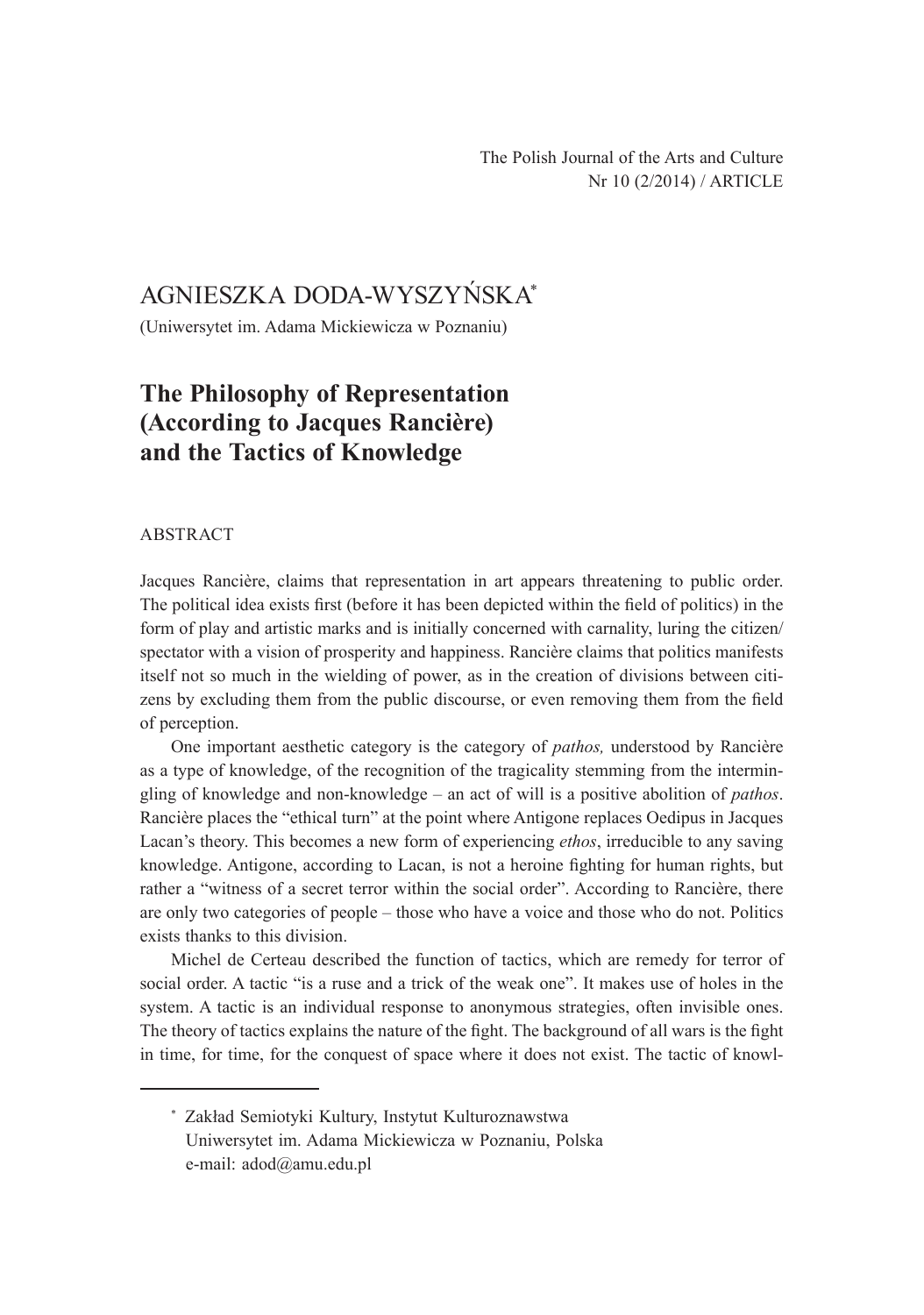edge is first and foremost the ability to connect, to include what seems to stretch beyond the *field,* does not fit within the *field*. It is based on the self-regulation of structures and manoeuvrability of systems, but it does not allow repetitions (for example, repetitions of concepts, that is, the historical depiction of knowledge) to strengthen the systems (domination of systems).

#### KEY WORDS

representation, order, politics, perception, tactic, strategy, image, pathos

## POLICE – A NEW FORM OF EQUALISING POWER

Jacques Rancière, born in 1940 in Algiers, French philosopher and professor emeritus of the *Université Paris VIII*, claims that representation in art appears threatening to public order.

Considering the fact that, beginning with Kant, philosophy contented itself with aesthetics as a general reflection on beauty, while art became estranged to it, a chasm arose between the two, which does not allow them to be captured in a common reflection. Kant was the last among the moderns to attempt to understand the cognitive experience in a comprehensive way (especially in his three *Critiques*)*.* Rancière is a post-Kantian; his idea is based on the thesis that "aesthetic autonomy" is no longer the same as the autonomy of the artistic "process" (which is especially praised by the moderns), but is rather the "autonomy of the form of the sensory experience", dictated by so-called experts. We are supposed to know how to evaluate works of art before we begin to think, to experience.

We associate this autonomy with the sphere of individual freedom; this, however, is merely an illusion, possibly fuelled by the more basic illusion of the freedom of our imagination. This stems exclusively from the status of new ideas. The political idea exists first (before it has been depicted within the field of politics) in the form of play and artistic marks – Rancière suggests – and is initially concerned with carnality, luring the citizen/spectator with a vision of prosperity and happiness, achievable thanks to broadly construed (technical) efficiency, and therefore the availability of forms of experience. Rancière claims that politics manifests itself not so much in the wielding of power, as in the creation of divisions between citizens by excluding them from the public discourse, or even removing them from the field of perception. Art may also participate in the creation of such divisions. However, when the "parameters of visibility" in the work of art are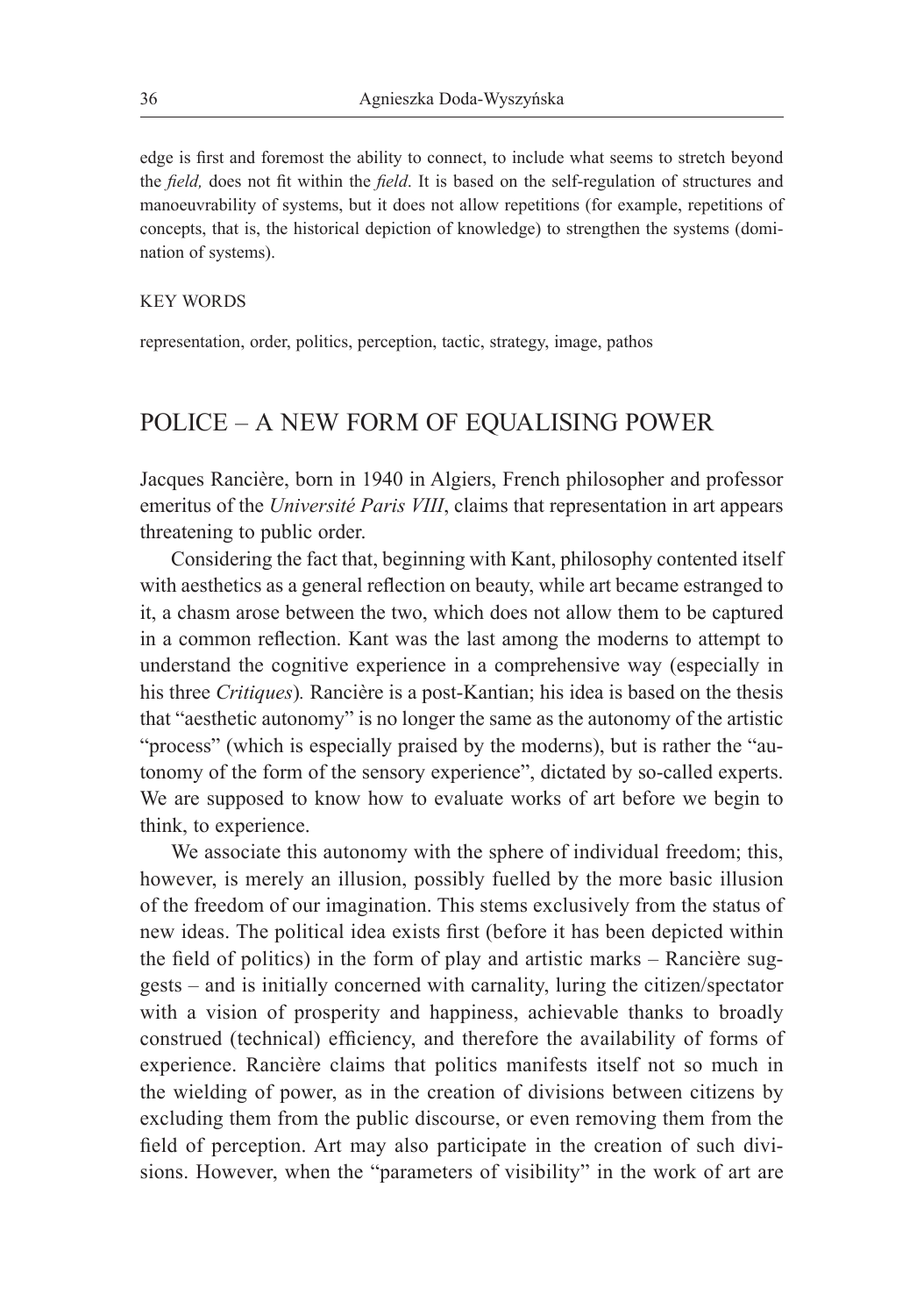changed, groups previously excluded may again become visible and audible. Paradoxically, Rancière's politicality of art (as a revolution within the form) requires a rejection of the politicisation of art (subordinating it to some kind of aesthetics).

We are dealing here with inverted Platonism. Art is censored not because it lacks the virtue of truth (multiplying copies of copies), but rather because of its excessive ability to make accessible the knowledge about an individual and for the individual in the world. Today only art has the power to individualise subjects.

All forms of virtue (truth, goodness, beauty) are functions of consensus – that is, they establish a comparative measure of things and people – but only art escapes the new form of power.

Today, power does not forbid anything, but rather veils things – this is how Alicja Sawicka sums up Rancière's work. Above all it veils art, which possesses an enormous potential to emancipate. This happens because the identification of a work as art shatters the unanimity of the experiencing (through, for example, the utilitarian category) of the world<sup>1</sup>.

Thus power veils art, making it impossible for the recipients to discriminate that which is given to be seen (represented) from that which is hidden. It is easy to veil art, since art does not order anything, does not project anything. According to Rancière, emancipation is first and foremost the allowing of the unprogrammed gaze of the spectator.

Rancière defines the contemporary form of power mainly as blocking of the sensory experience, in the fashion of police slogans barring access to reality, such as "disperse", "stop", "no loitering", etc. Nowadays *police* (in Rancière's meaning) dominates politics as a power which guards order – that is, the way of experiencing the world which seems natural to its subjects.

Rancière understands the concept of *police* as a technique of power, drawn from Plato's *Republic*. This technique is seen to guarantee a balance between the three states: of reason (the instrument of the philosophers), of courage (the instrument of the guardians), and of work (the field of the artisans<sup>2</sup>). There are two types of sensibility (sensuality) – on the one hand that of the elite, and on the other hand that of those who have no "place" of their

<sup>1</sup> Cf A. Sawicka, *Estetyka zaangażowania a ontologiczny status dzieła sztuki*, [in:] *Materia sztuki*, Kraków 2010, p. 277.

<sup>2</sup> Cf T. May, *The Political Thought of Jacques Rancière. Creating Equality*, Edinburgh 2008, p. 42.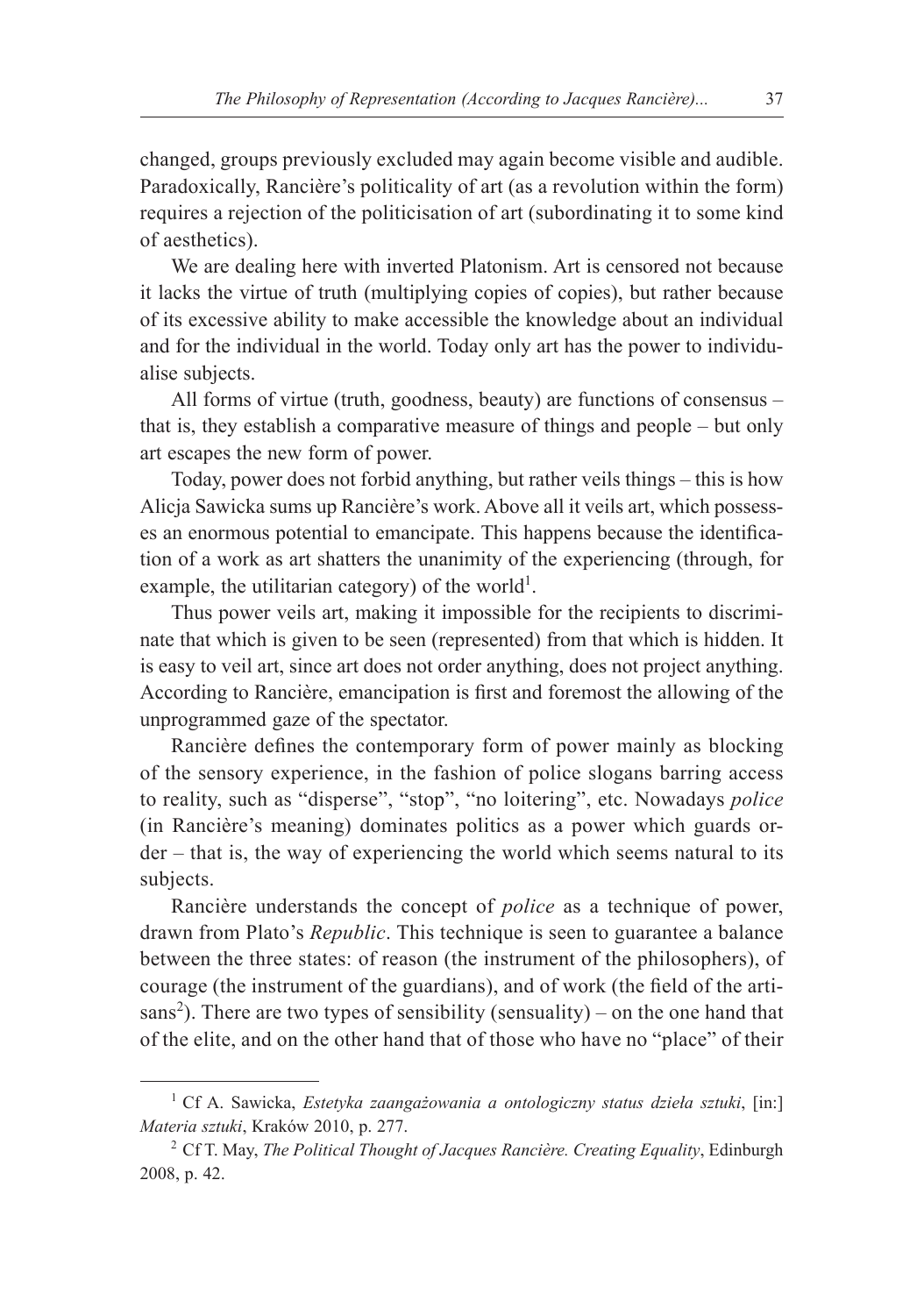own, since they are too "equal"<sup>3</sup>, those who constitute a collective (egalitarian) political subject, and who are too poor (not only in the materialistic sense) to exist as individuals. The test of democracy, which keeps this part of society in a passive state, is the abstractly understood distribution (partition – *partage*) and trust. Distribution requires access and freedom; trust is seen as maintaining the order of the equality of so-called opportunities. Equality is mythical. Rancière presents another contemporary interpretation of Kant's thought as universalising modern society. A human being as a member of a community above all respects equality (equal distribution of not only goods, but also of sensibility<sup>4</sup>). From an abstract understanding of equality there emerges a specific separation of power from dominance. There are two types of freedom – one based on access to "power", and the other ubiquitous freedom (freedom of the equal), dominant, but passive – nihilistic<sup>5</sup>.

*Police* is neither natural, nor neutral; it does not emerge "of itself", as Plato seems to suggest in his "myth of the cave". A politicised subject has no place of his own. However, this is not the tactical non-place, but represents uprooting. Paradoxically, the face of politics today is mainly that of happiness (it roots us in happiness by luring us with access to goods); it persuades us to participate in abstract happiness at the cost of being excluded from other fields of experience (especially by marginalising art).

This state of happiness is abstract, mythical, constantly postponed. We live in condensed times; our experience needs to be recorded (camcorders, cameras, blogs, social networking sites) in order to be transformed into some kind of knowledge (memory). However, the simultaneity of experience and knowledge (*catharsis*) is nowadays becoming more and more rare. Art too is undergoing condensation: there is no time for the power of the representation to reverberate; art is consumed at the same level as so-called popular culture, which serves only to entertain, with entertainment being simultaneously something less and something more than pleasure. Art needs tactics. Rancière's understanding of that which is "aesthetic" is close to the Kantian idea of "*a priori* forms of sensuality", which concern broadly interpreted issues of time and space. Art is that which allows us to deny the continuity of the spatiotemporal experience and to find new associations within the boundaries of knowledge, broadly understood.

 $3$  Ibidem, p. 111.

<sup>4</sup> Ibidem, p. 114.

 $<sup>5</sup>$  Ibidem, p. 126.</sup>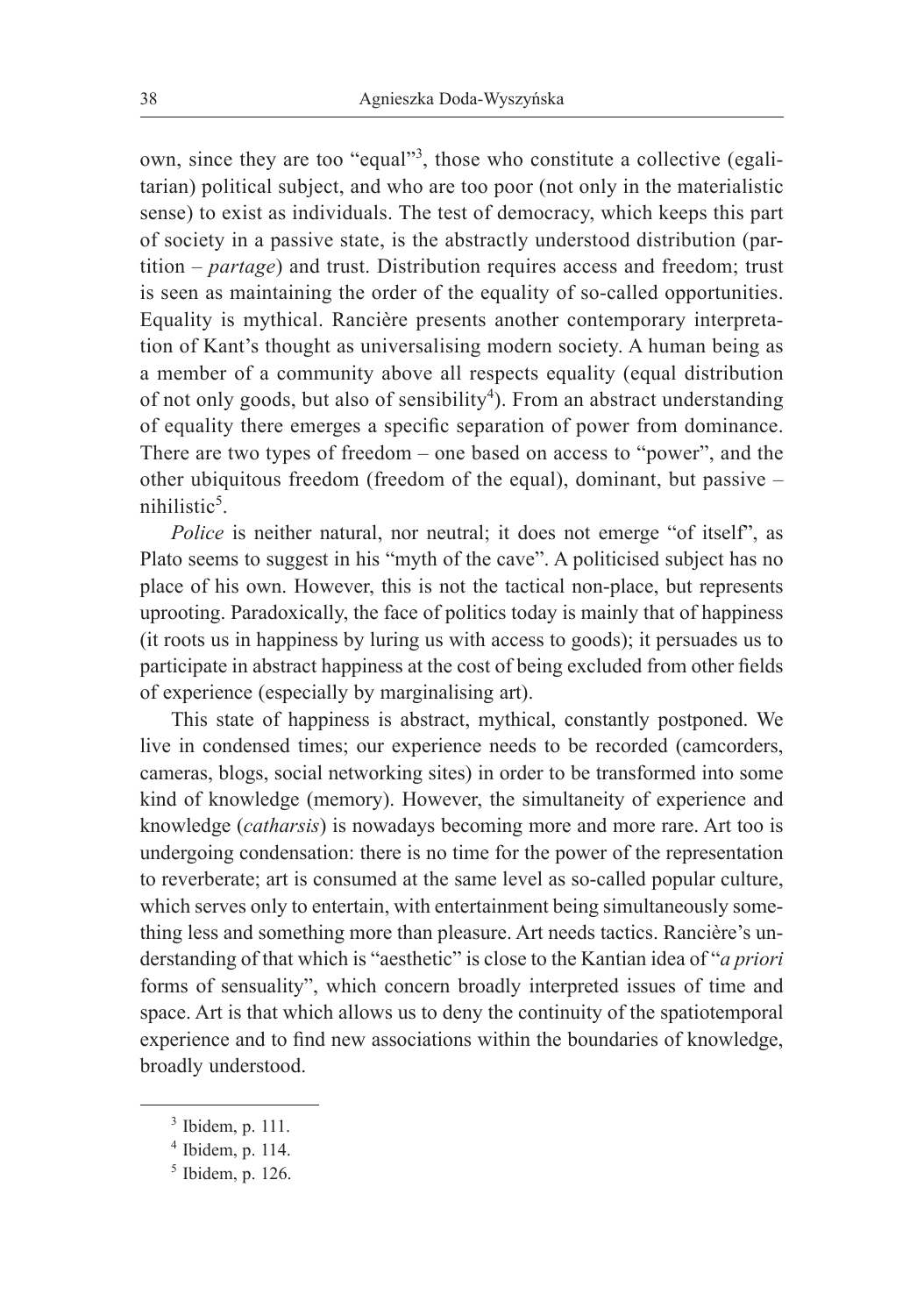## STAGES OF AN IMAGE – BETWEEN CONCEPT AND VISION

Rancière refers to three stages of image: the naked image, concerned with giving testimony (for example photography, which Barthes in his *Camera lucida: Reflections on Photography* calls "uniform", often acting through shock), and with a certain "harshness" of that which is represented; the ostensive image, in which harshness becomes its very essence – for example in art ostensivity evokes the notion of conceptualism or icon; and the metaphorical image, playing on resemblances, where the postulate of uncertainty becomes activated (we cannot study the image and its interpretation simultaneously). On the third level there appears a risk of interpretation which transgresses art, leading even to an indifference to the adequacy of object and judgment – for example, a judgment determining whether an object is a work of  $art^6$ .

It is impossible to assert the greater worth of any of the phases; all of them are important, although, according to the purpose of study, we usually select one of them for exposition.

In his *Critique of Judgment* (at a time when there was still no aesthetics as such) Kant presents the framework of the sensory experience. Apperception *(Anschauung/Apperzeption)* is a cognitive structure combining sensibility with reality; within it perception relates directly to the object (confined within the framework of pure forms of apperception: time and space). The faculty of judgment decides the extent to which the content of cognition can be applied to the object.

Thus representation is associated with the form of experience: there are no pure subjective forms of experience, nor is there a purely conceptual or purely apperceptive cognition. Therefore, by superimposing Rancière's reflection over Kant's, we obtain four specific forms or stages of image: testimony, presence, fetish, and figure.

Testimony is the naked image, the foreignness of the object inaccessible to the concept, something which does not really allow trust in the subject – object dialectic, but rather induces us to trust in sensory perception. The ostensive image is always comprehensive, provided it is separated from concepts, which immediately destroy the experience of the coherence of representation. The metaphorical image is the most scrutinised form of representation; through figuration (distinguishing of the figure from the background) it ascribes a permanent hierarchy to different elements of knowledge, which enables them to be investigated separately, without disturbing the whole.

<sup>6</sup> J. Rancière, *Le destin des images*, Paris 2003, p. 31–37.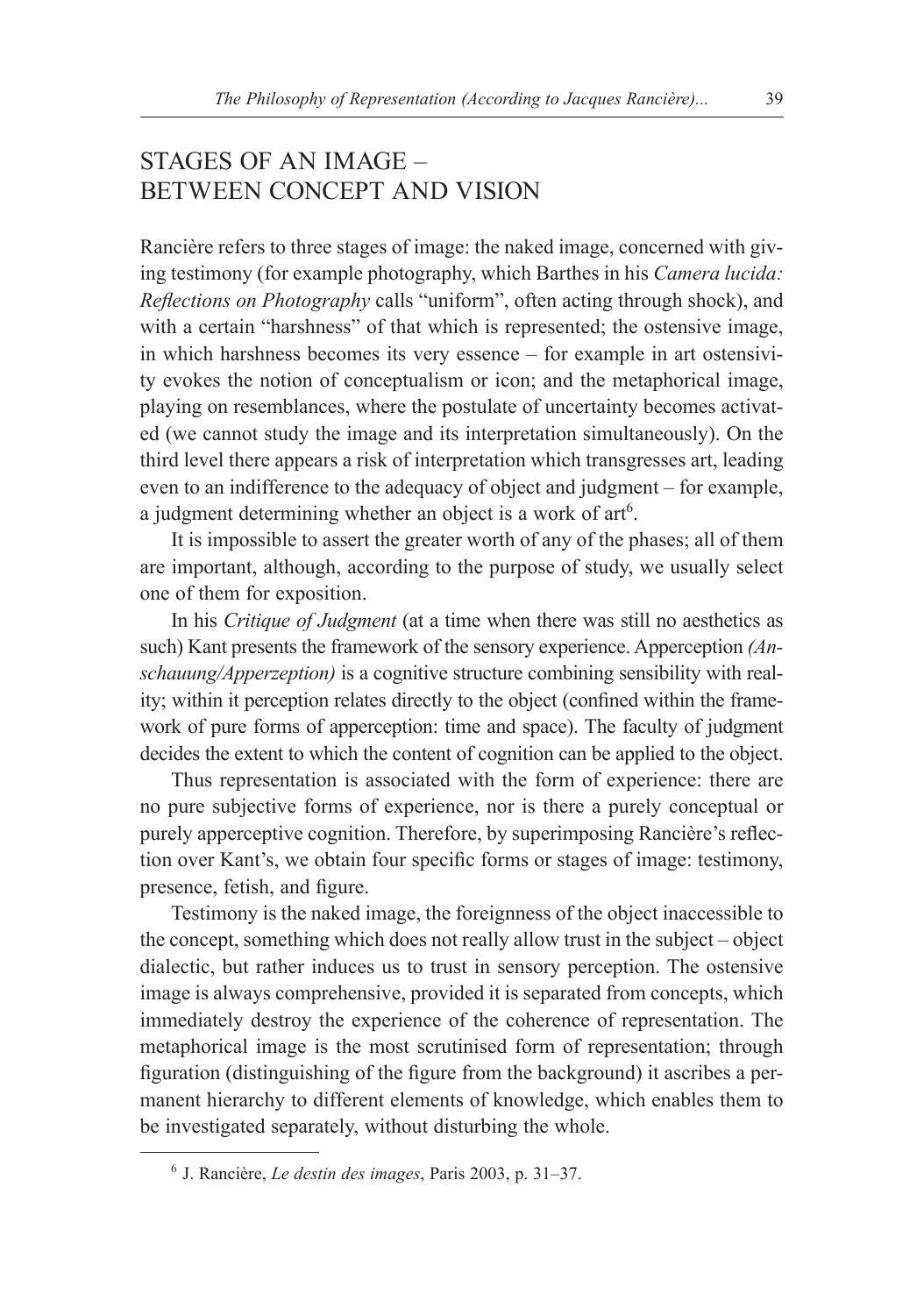|         | concept                                        | apperception<br>(Anschauung Apperzeption)              |
|---------|------------------------------------------------|--------------------------------------------------------|
| object  | PHENOMENON / vision<br>NAKED IMAGE - testimony | REPRESENTATION / observation<br><b>OSTENSIVE IMAGE</b> |
| subject | NOTHING / voyeurism<br>Fetish                  | FIGURATION / looking<br>METAPHORICAL IMAGE             |

Kantian forms of sensuality and types of image according to Rancière, superimposed in a subject – object table

The same image can be seen in different ways. There are no "pure phases" of the image; representation is born in the process of viewing and reflection. The question is: are we prepared for the processuality of the reading of the representation? In particular, the phase of fetishization of the concept, when a void on the side of sensory experience emerges, when objects drift away, can bring the process of representation to a standstill, unless we treat it as a kind of contemplation and turn it back into experience.

It appears that philosophical thinking is most in danger of a kind of conceptual fetishism, associated with the domination of concepts devoid of image, representation, or context.

The aesthetic revolution, described by Rancière, which still belongs to the future, is being hampered by a configuration of thought which rejects representations in favour of a simple story – Plato's testimony of ideas or the new art of loftiness, which is supposed to have an ethical impact through avoidance of the ambiguity and excessiveness of aesthetic communication. This thought, according to Rancière, on the one hand argues for the impossibility of the expression contained in the representation, while on the other hand, it judges images in the perspective of Platonian ethics, where the concept of art does not appear, but the only judgments are made on the relationship between the images and their source (are they true to what they represent?) and their objective (what effect will they have on their recipients?). These two logics intermingle. One concerns the separation of different orders of thinking about art, that is, different forms of relationships between sensibility and comprehensibility. The other does not know art as such, and acknowledges only different types of imitation.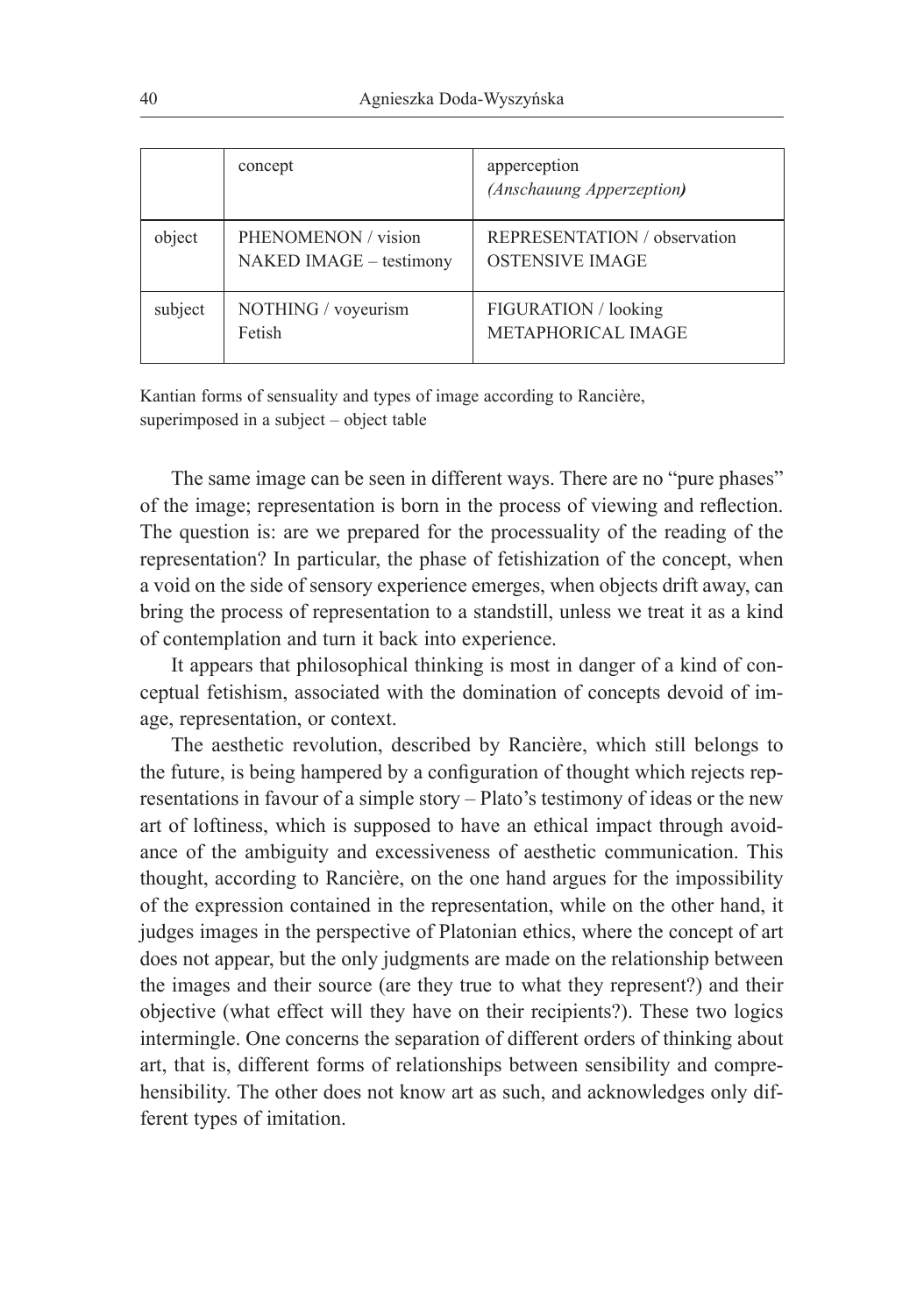## PATHOS – ACTUALITY OF THE MYTH OF ANTIGONE

One of Rancière's most important books is entitled *The Aesthetic Unconscious*  (*L'inconscient esthétique*, 2001). This work concerns the unprogrammed gaze, and is written with constant reference to Freud. First and foremost, it presents a reflection on the characteristics of aesthetics not as a derivative of art, but as a play on the limitations of thinking about art. (Visual) art is a form of silent word, which must be extracted from the image. In turn, the image cannot be reduced to either representation or to the object. Rancière emphasises that aesthetics today is not just a new name, describing the domain of art, as if art itself was not conscious of what is happening within it, but rather is a specific configuration of that domain – it changes the rules of thinking about art<sup>7</sup>. One important aesthetic category is the category of *pathos,* understood by Rancière as a type of knowledge, of the recognition of the tragicality stemming from the intermingling of knowledge and non-knowledge – an act of will is a positive abolition of *pathos*<sup>8</sup> . In *L'inconscient esthétique* Rancière refers to the myth of Oedipus, a mythical story which, thanks to Freud, became once again a universal truth about the motivations of human behaviour, while in *Le spectateur émancipé* (2008) he refers chiefly to Plato's "myth of the cave". Just as the Oedipus myth illustrates the history of art, especially the transition from *logos* to *pathos*, the myth of the cave is a step backwards on that road.

The paradox of the spectator (the ignorant spectator) states that there is no performance without the spectator, despite the latter being expelled beyond the fictional representation (of course, Rancière's reflection pertains not just to the theatre). To be a spectator is to be able to separate the capacity for knowledge from the power to act<sup>9</sup>. This valuable ability is not merely – as Plato put it – a place where the ignorant admit to looking at suffering. It is also a place where suffering can have a positive function – as a lesson in patience. Theatre (a fictional representation) transforms the disease, understood as passivity, into an "optical machine", which collides the gaze, the illusion and the passivity. Theatre is implicated by word<sup>10</sup>, but it does not separate the word from the object.

A "sentence-image" – a basic unit of representation, according to Rancière – is a unity of two functions, a parataxis (from Greek *parataxis*, placing side

<sup>7</sup> Cf idem, *L'inconscient esthétique*, Paris 2001, p. 14.

<sup>8</sup> Ibidem, p. 23.

<sup>9</sup> Cf idem, *Le spectateur émancipé*, Paris 2008, p. 8.

 $10$  Cf ibidem, p. 9.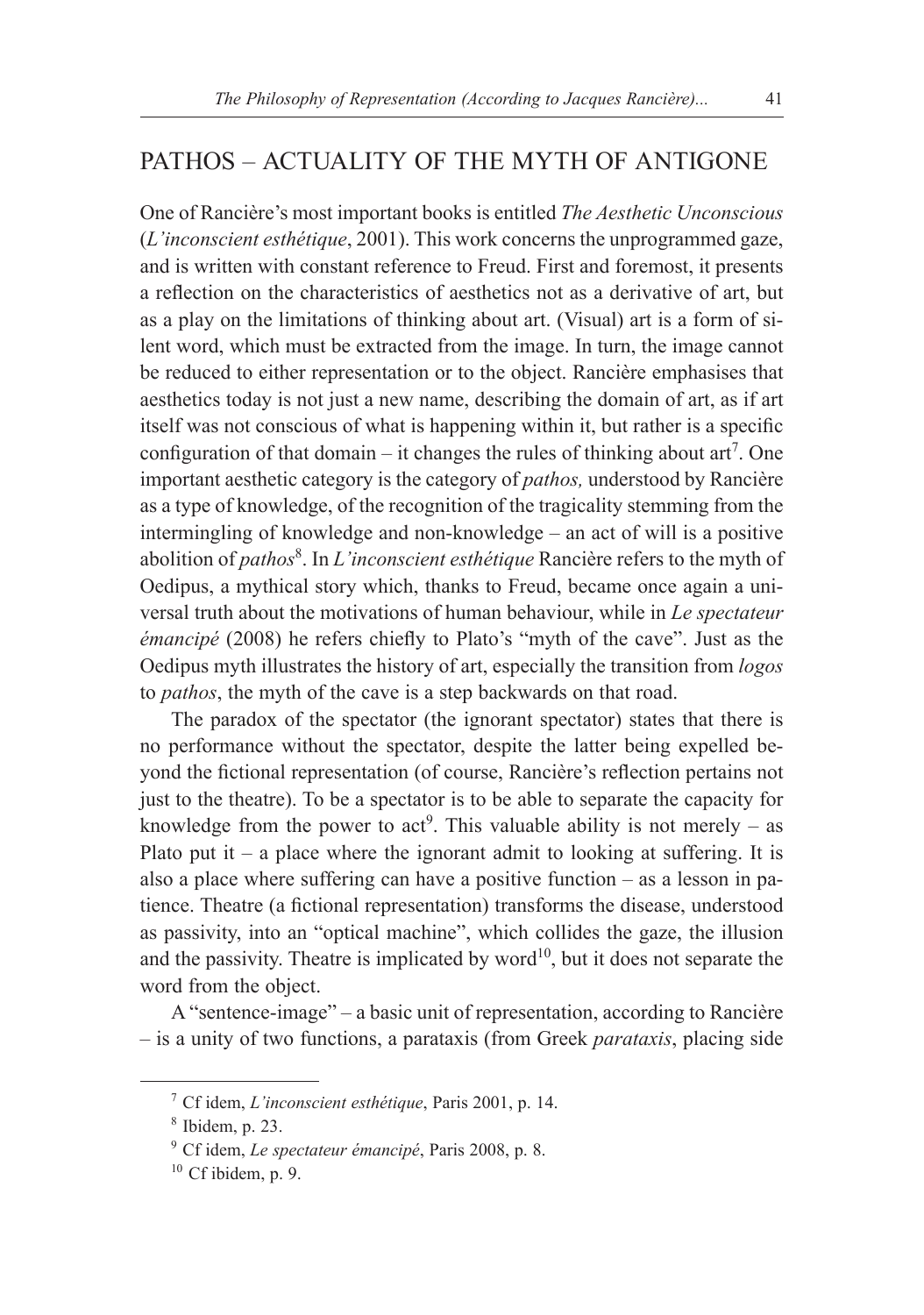by side). On the one hand, it opposes madness, while on the other it opposes easy consensuses<sup>11</sup>. It opposes the "ordinary" sentence or image, not through dissimilarity or severance, but through juxtaposition. A reasonable explanation of the sentence-image requires not so much identification of the common points (of the image and sentence) nor the reduction to "pure" consciousness in which the combination will manifest itself (in its essence, as necessary or intentional), but rather it is based on the principle of finding the measure – a possibility of "calculating" the value of this combination, where the "calculation" is guided by the rules of the "other" rationality, described by Rancière in *Malaise dans l'esthetique*. This is the rationality of the *ethos*, following the "ethical turn" in aesthetics and politics. This represents a return to Kant, where aesthetics is no longer a regime of historical identification of art, since art becomes autonomous and uncompromising, although it is always experienced in a given historical moment (within particular forms of time and space). Rancière places the "ethical turn" at the point where Antigone replaces Oedipus in Jacques Lacan's theory. This becomes a new form of experiencing *ethos*, irreducible to any saving knowledge. Antigone, according to Lacan, is not a heroine fighting for human rights, but rather a "witness of a secret terror within the social order"<sup>12</sup>.

Antigone must choose between the law of the gods (burying her brother according to religious principles) and human law (acting in accordance with the law passed by Creon). In turn, Creon will either act according to the given order (whoever buries the traitor, dies), or be accused of bending the law according to his own needs (Antigone is his relative). In Sophocles' drama a tragic situation emerges, because both Antigone and Creon defend the laws to which each of them remains faithful until the end. Antigone will not allow herself to be put in a position of an obedient patient (one who patiently bears suffering). Creon orders the girl's complaints to be silenced and for her to be sealed inside the tomb. Again, as in all key moments of the history of Thebes, Tiresias comes and calls upon Creon to cool his fury. He tells him that gods do not accept sacrifices.

According to Rancière, the political scene assumes a division into "us" and "them"; what is more, a community based on solidarity (we are all "us") requires both a common metaphor and a recognition that it is a metaphor, not a concept $13$ .

<sup>11</sup> Cf idem, *Estetyka jako polityka*, tłum. P. Mościcki, J. Kutyła, Warszawa 2007, p. 75.

<sup>12</sup> Idem, *Malaise dans l'esthétique*, Paris 2004, p. 150.

<sup>13</sup> Cf idem, *Le Mésentente, Politique et philosophie*, Paris 1995, p. 84–91.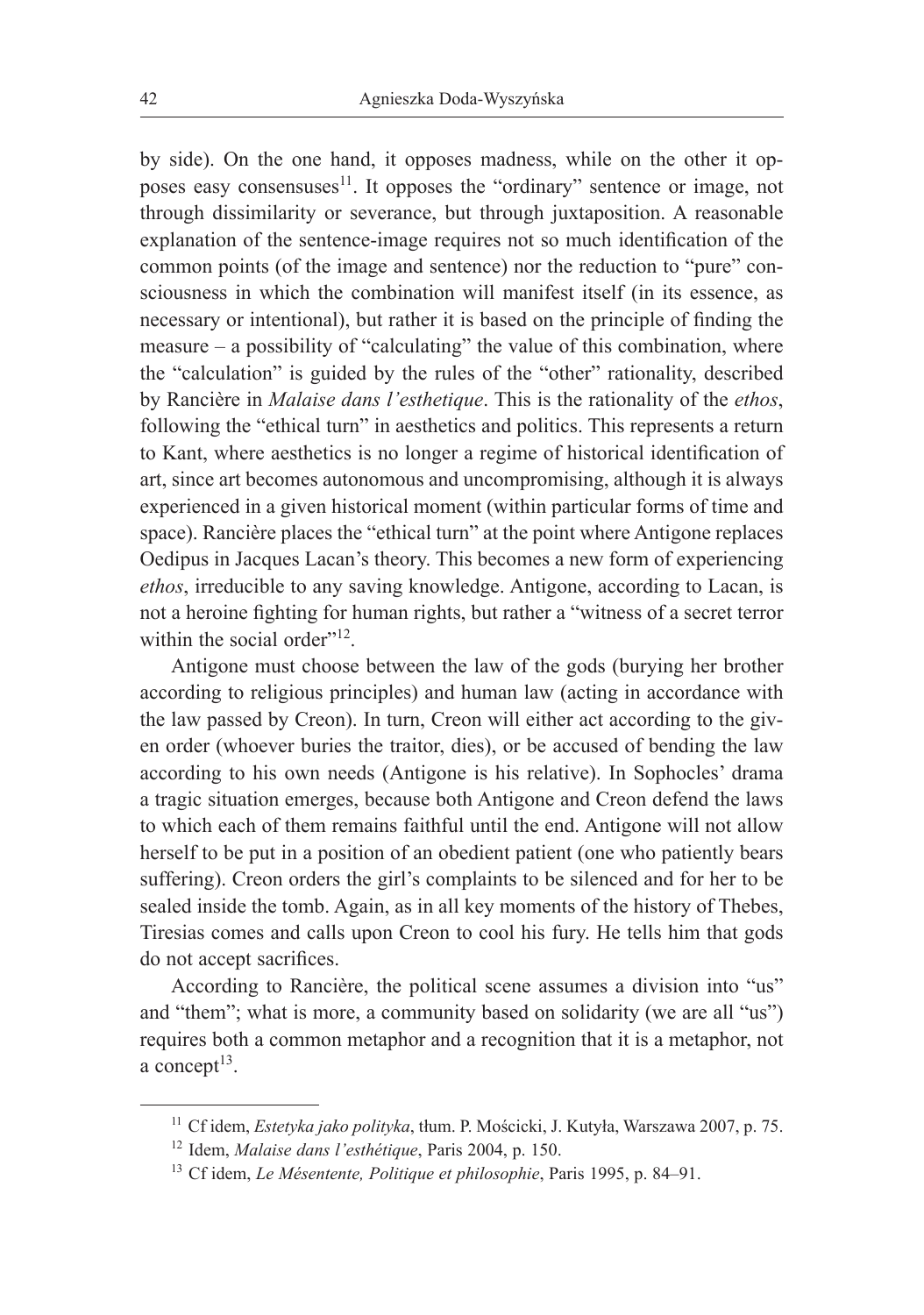Rancière contemplates the common object argument between interlocutors X and Y. A situation of extreme misunderstanding between X and Y stems, according to Rancière, from the fact that one of them does not see the common object, since he does not mark it, he has no sounds or signs for marking it. Additionally, the aporia of politics in itself is a preserved philosophical object, a scandal of exclusion. This scandal is reflected in the killing of Socrates, the murder which led to the founding of the Platonian *politeia*. *Politeia* is a community which forces its inner principles onto all manifestations of life – hence comes the Platonian distinction between the ideal republic and degraded democracy<sup>14</sup>.

The scandal emerges from the fact that even the theoretical laws of rationality are divergent. It is outrageous that politics is a type of activity which is based on the inner divergence of its own rationality. The one class of which Plato's Republic is really made up is the artisans, who must be guarded from the outside (guardians) and directed (philosophers)<sup>15</sup>. The artisans work, while the philosophers attribute value to their work.

According to Rancière, there are only two categories of people – those who have a voice and those who do not. Politics exists thanks to this division. Plato, however, put the emphasis in the wrong places: politics was to be attended by philosophers, who belonged to the sphere of ethics (they learned mostly the ideas, i.e. things-in-themselves). All knowledge can always be divided into parts, which is why the whole of politics consists of parts (parties). In Plato's thought we can see the division between the phonic and logical phenomena – those who speak stay in the cave, while those who know about the ideas go out and do not need to speak<sup>16</sup>. There is no communication between them.

## THE TACTIC OF KNOWLEDGE

Pierre Bourdieu emphasises that we always begin a game with incomplete knowledge, that is, in a state of ignorance, which makes the aspect of faith so important as an element of initial engagement in a game. A practical faith is an agreement to obey the rules in force within a field; it is then tested at each subsequent stage (rites of initiation, competitions, exams, teams, a hierarchy of groups within the *field*17). It is a tactic based on a decision concerning awareness of ignorance; it is a "loan for power".

<sup>14</sup> Cf ibidem, p. 95–103.

<sup>15</sup> Ibidem, p. 39.

<sup>16</sup> Cf Ibidem, p. 44–49.

<sup>17</sup> P. Bourdieu, *Zmysł praktyczny*, tłum. M. Falski, Kraków 2008, p. 93.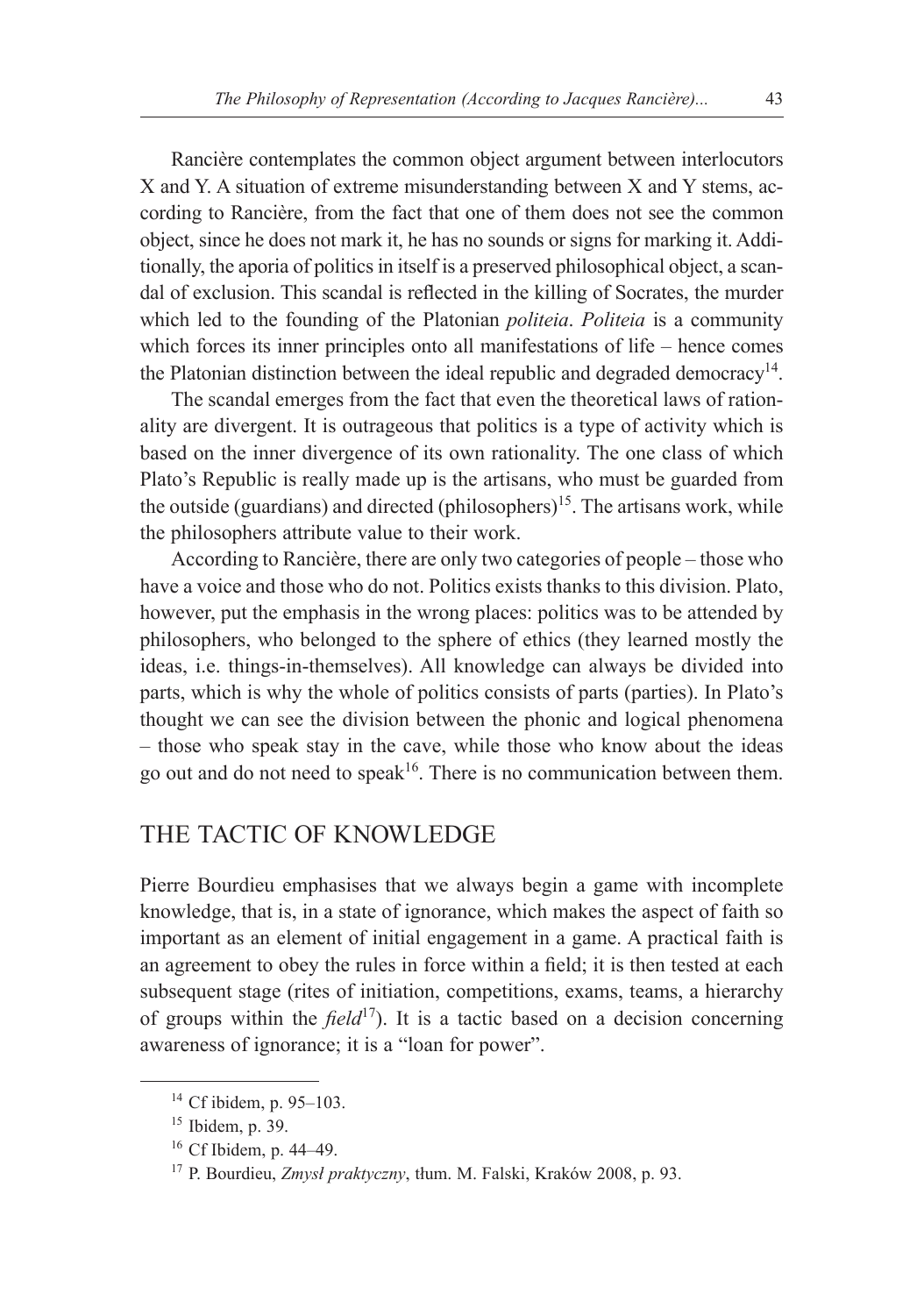Michel de Certeau, a French philosopher who undertook a serious examination of everyday life, described the function of tactics mainly as a way to make use of shortcomings that the "particular business cycles show in the supervision of authority". A tactic "is a ruse and a trick of the weak one"<sup>18</sup>. It makes use of holes in the system. Despite the system's consisting mostly of holes, it is very difficult to use them to deconstruct the system. Certeau writes that the place of the tactic is always a pre-prepared place of the other, since there is no way of creating a comprehensive plan of action and of subjugating one's opponent within an objectively existing space. Paradoxically, it is this very lack of place that guarantees the mobility of the tactic and its ability to use the opportunities of the moment.

A tactic is an individual response to anonymous strategies, often invisible ones. And despite the fact that (as Bogdan Banasiak noted in his analysis of Michel Foucault's concept of power) power is a visible object of our hatred, we tend to "substantialise it"<sup>19</sup>; it does not cumulate within objects, but rather in strategies for dealing with objects. For example in panopticism, as a form of a society of surveillance and supervision, a disciplinarian society $^{20}$ , the object is not the all-seeing gaze, but the strategy consisting in liberating the gaze. The one who looks ceases to be needed. *Panopticon* (from Greek *pan* = all; *optikos* = to see), known as the name of a jail designed by the English utilitarian philosopher Jeremy Bentham, was meant to be cheaper to maintain than ordinary jails, as it would not need many staff. Theoretically, in an ideal situation, the guard tower could even be empty, because, as the guards cannot be seen, they do not have to keep watch all the time. According to Bentham, the prisoners of the Panopticon would be guardians of each other, thus reducing the burden on its staff.

For Certeau, the Panopticon is a function of the ego of the modern human<sup>21</sup>. What is hidden today is not the physical forms of the guards, but knowledge, broadly interpreted, which is both available and inaccessible at the same time. The loss of the "utilitarian value" of knowledge was described by Jean François Lyotard in his *Report on Knowledge* from the late 1970s. Consumed knowledge can no longer be seen as shaping the mind or the person<sup>22</sup>.

<sup>18</sup> M. de Certeau, *Wynaleźć codzienność. Sztuki działania*, tłum. K. Thiel-Jańczuk, Kraków 2008, p. 37.

<sup>&</sup>lt;sup>19</sup> B. Banasiak, *Michel Foucault – mikrofizyka władzy*, "Literatura na Świecie" 1988, nr 6, p. 331.

<sup>20</sup> Cf ibidem, p. 333–334.

<sup>21</sup> B. Highmore, *Michel de Certeau: Analysing Culture*, London 2006, p. 551.

<sup>22</sup> Cf J.-F. Lyotard, *Kondycja ponowoczesna. Raport o stanie wiedzy*, tłum. M. Kowalska, J. Migasiński, Warszawa 1997, p. 29–30.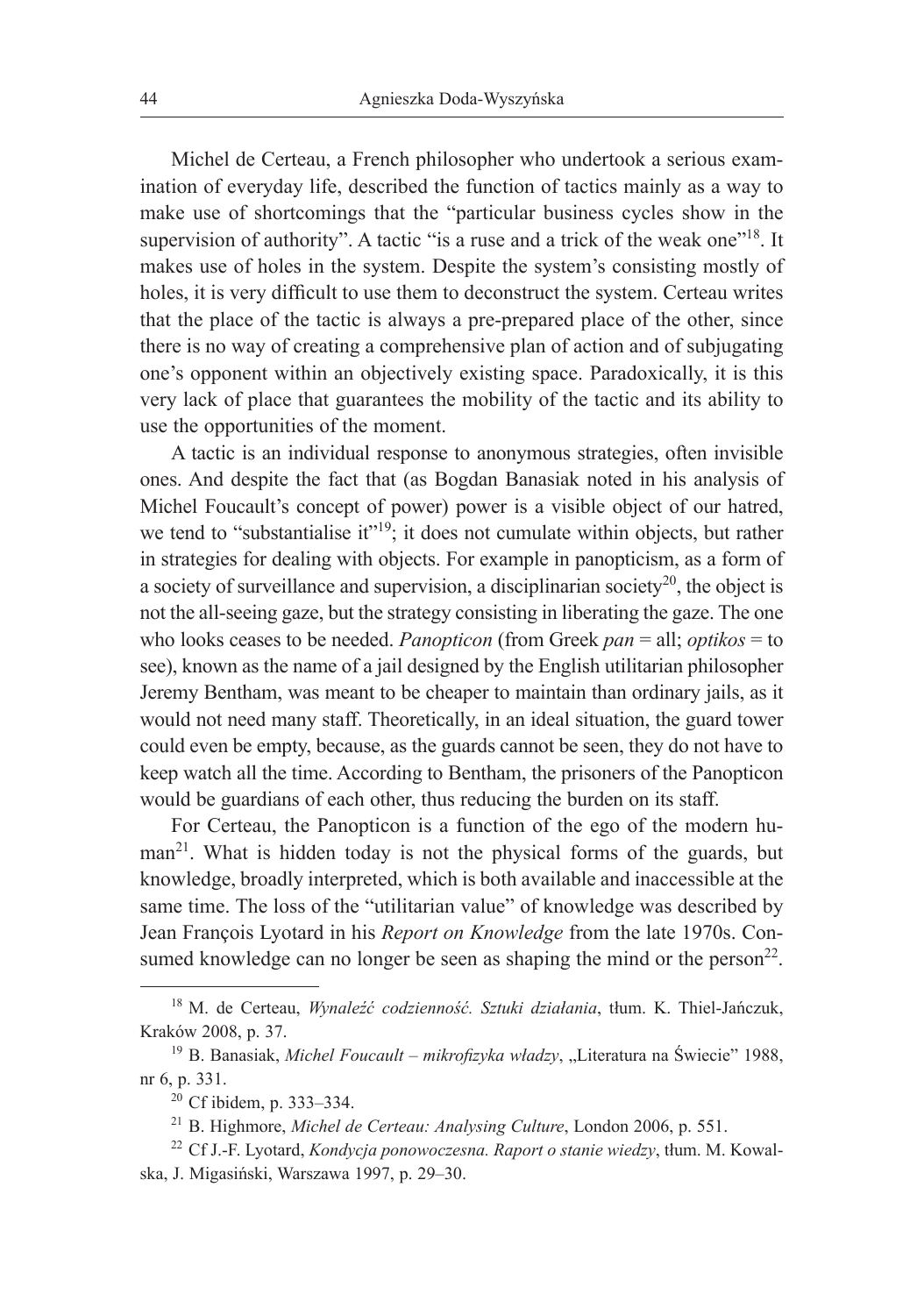An average citizen – a prisoner of modernity – does not possess the capacity for meaningful structurising, he cannot use knowledge differently than within the enforced system which is imprinted in us in the process of education (Bourdieu).

The new tactic of "placing the knowledge" is an escape from the work of history. History is a transformation of everything into a story, that is, into a type of knowledge which has already been ascribed a certain value.

"History", then, is already determined by the activities of conserving and archiving: In history everything begins with the gesture of *setting aside,* of putting together, of transforming certain classified objects into "documents" (*The Writing of History*, New York 1988, p. 72). What the production of historiography does is constantly move documents from one place to the other, not just altering the context for these documents, but altering their "composition". Crucially this movement, and its attendant decompositions and recompositions, does not access the past: what it does is access materials that are constituted by their interpretation of the past. In this sense there are no "raw" or –"primary" sources that could speak immediately for the past: as Nietzsche had already ascertained, the historian is in the business of interpreting interpretations (as is the anthropologist). For de Certeau, the epistemological fact that historians are trading in "refined matter" doesn't invalidate the attempt to write history, in many ways it becomes the condition of possibility for writing anything of value – whether it is about the past or the present<sup>23</sup>.

Through examination of everyday life Certeau discovers individualism – this category, supplemented with the concept of the tactic, no longer has negative connotations. It is no longer about the individual human being as the highest good. The strong tradition of liberalism, which grew upon this notion, is rejected due to its being associated with tactics. Individualism, formerly connected with anarchy and egoism, now tends to be associated with resistance (towards the strategy in force), often with a subtle resistance, one that egoism seems to deny.

In his *Heterologies*, Certeau investigates, among other things, the relationship between psychoanalysis and history. He states that the attitude towards time is identical to the attitude towards knowledge; the latter splits the subject between the search for basic pleasure (*Eros*) and the law concerning the other (*Thanatos*) 24. The explanation of history changed the way Freud wrote; he built the psychological machine like a theatrical model.

 $23$  B. Highmore, op. cit., p. 34.

<sup>24</sup> M. de Certeau, *Heterologies: Discourse on the Other*, "Theory and History of Literature", Vol. 17, Minneapolis 1986, p. 6.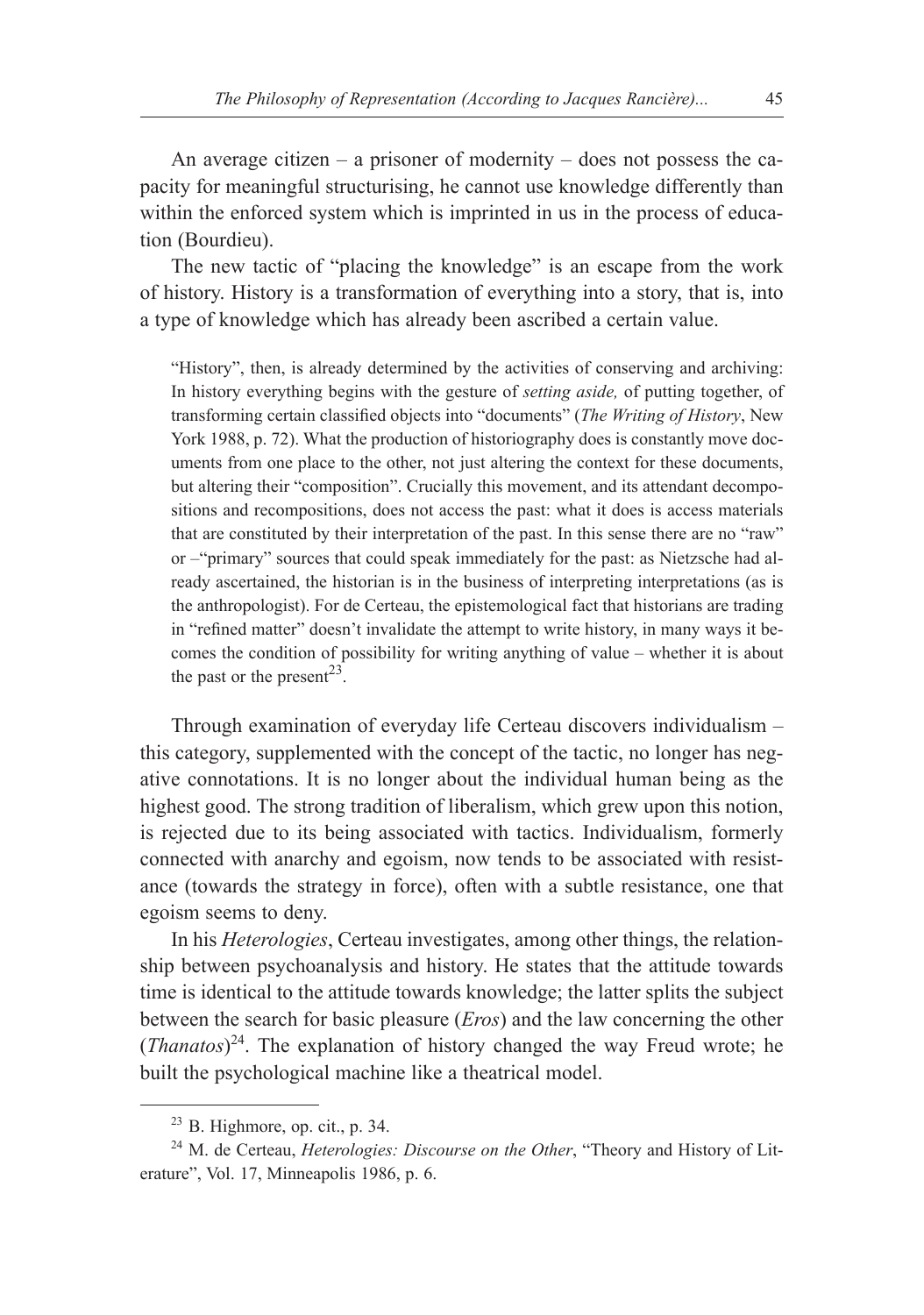Freudian analysis adopts as its system of explanation the structuration of psychic phenomena through the positing of three psychic machine echoes a theatrical model. It is constituted in the maner of a Greek tragedy and in that of Shakespearian drama, from which we know that Freud drew structures of thought, categories of analysis and authoritative quotations. Non-human "role-players" (here, Freudian "principles", and there, Greek gods) form a configuration of the play, they set forth in synchronic fashion the stages throught which the name-bestowing hero (The "I" for Freud, King Lear or Hamlet for Shakespeare) will pass in order to find himself at the end in the inverse of his original position. At the beginning, an order of agencies yields in topographical form, the "moments" which will unfold in diachronic form with successive displacement of the "hero". Every play or story is the progressive transformation of a spatial order into a temporal series. The psychic apparatus and its function are built on this "literary" model of theater $25$ .

A breakthrough in psychoanalysis did not come from referring to clinical cases, but from referring to a myth, described in a masterpiece (Sophocles' *Oedipus*). Lacan also behaved like an actor during his seminars, attempting to pass on knowledge while he himself did not belong to any field (of science, art, or even psychoanalysis). According to Certeau, his seminars were tragicomic.

Lacan belongs to no one. He is not situated, not entrapped in his own discourse, where certain faithful think they hold him, not chained to an institution and to a genealogy, not even to his own. He speaks and is alone: both are aspects of the same battle. He is Other, as he signs in this final declaration of 1980: "If it should happen that I leave, yoy may say that it is only order to be at least Other. One can be happy being Other like everybody else after a life spent, in spite of the Law, trying to be Other". It happened $^{26}$ .

In this way he separated the symbolic from the imaginary, thus rescuing the symbolic. It is a tactic to clear access to the symbolic, a new way of topological thinking, consisting in "metonymic displacement"<sup>27</sup>.

## TACTICS VS. SYSTEMS

Thanks to the three features of the structure, described by Jean Piaget (wholeness, transformation, self-regulation), we can also precisely specify what a system is. Roland Barthes describes three main features of a system (a semantically

 $25$  Ibidem, p. 22.

<sup>26</sup> Ibidem, p. 48.

<sup>27</sup> Ibidem, p. 53.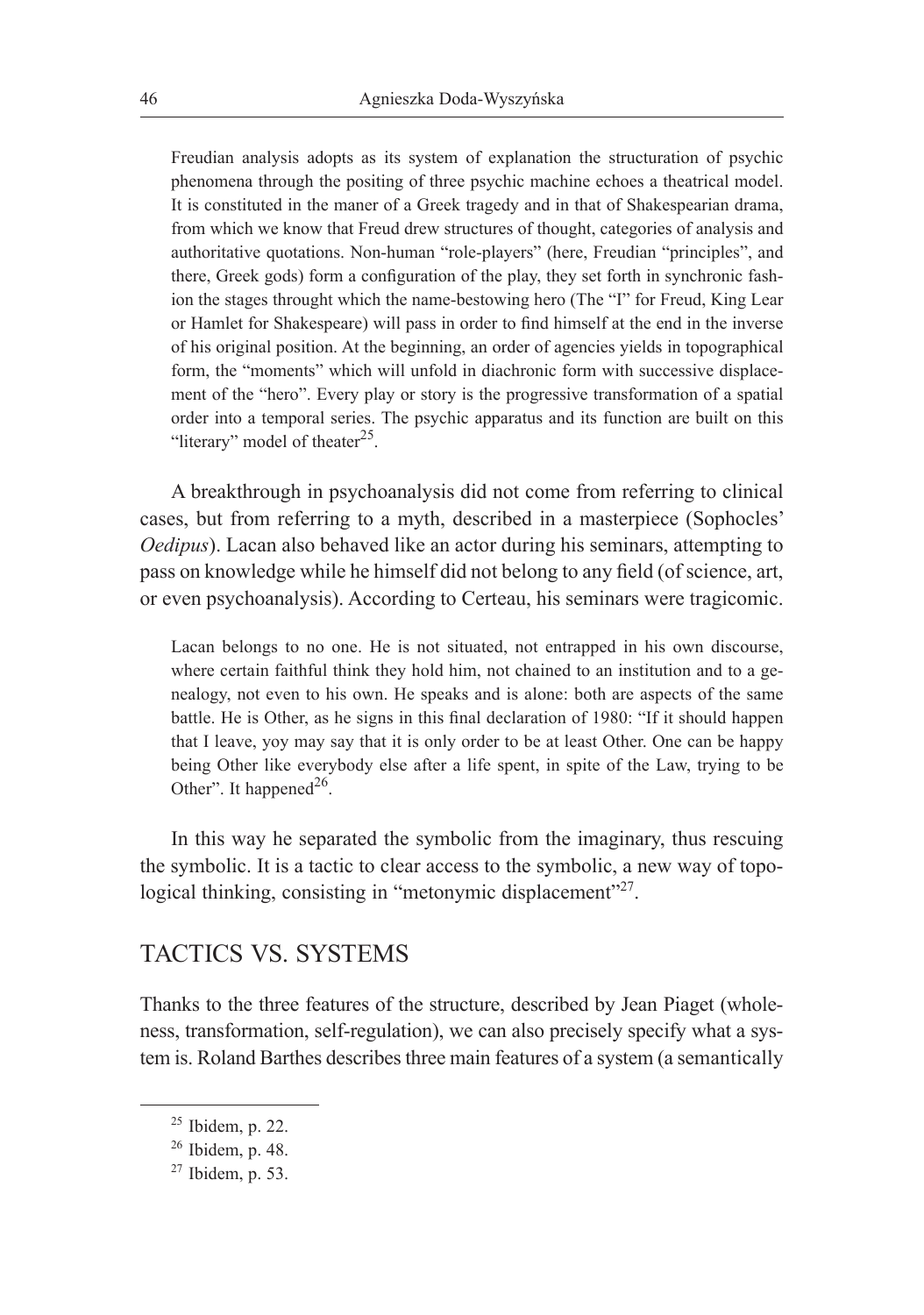perfect one, such as fashion): "closedness, emptiness and manoeuvrability"28. According to Barthes the system is damaged if it opens to the world through connotation. The system is closed, which means that no resistance can damage it – it may even help to better specify it. People who are indifferent to fashion do not damage its system, and the enemies of fashion can only do the system a service by surrounding it in an aura of scandal and shock, of transgression of aesthetic boundaries.

Tactics are a lack of place (bottom-up) and movement (top-down). There are meta-systemics, meta-structural concepts. Through their strong specification, systems seem to make tactics impossible; instead they create special places for tactics (turning points). If we look at the system as a structure (that is, as a certain wholeness, but an open one), we have space for tactical movement.

Robert Altman's 1994 film *Prêt-à-Porter* is an ingenious but unsung masterpiece, which has gained renown thanks to its cast, which included a large number of actors and celebrities, mostly from the fashion world. Barthes wrote about the excesses of fashion, upon which its system is constructed. This is because, if fashion responded to our needs for clothing or even to our aesthetic needs, it would quickly exhaust itself. Consequently fashion is a system ready for incessant expansion. It is not so much about larger and larger billboards or the splendour of fashion shows, as about the shifting of the boundaries of fashion onto all phenomena of social life.

The film *Prêt-à-Porter* seems almost like a documentary, as it presents one of the regular (semi-annual) events, when the whole world of fashion meets in Paris to determine what is in fashion this season, what is – literally – "ready to be worn".

In the last scene of the movie a renowned female designer sends naked models out onto the catwalk. This gesture is preceded by the information that it is the result of twenty years of deliberation. The truth is different, and the audience knows it – the Lo company is in financial trouble. Kitty Potter (the main commentator of the show) has great difficulty interpreting the designer's gesture. She says that this is fashion "for everybody and for no one", and suddenly realising the emptiness of her own discourse, she gives up her job. She is replaced by a young assistant, who immediately starts patching up the mosaic of images with appropriate words, establishing the gesture of Lo within the history of fashion, giving it continuity. This gesture is not limited merely to the presentation of nakedness. The last model on the catwalk is in an advanced

<sup>28</sup> R. Barthes, *System mody*, tłum. M. Falski, Kraków 2005, p. 285.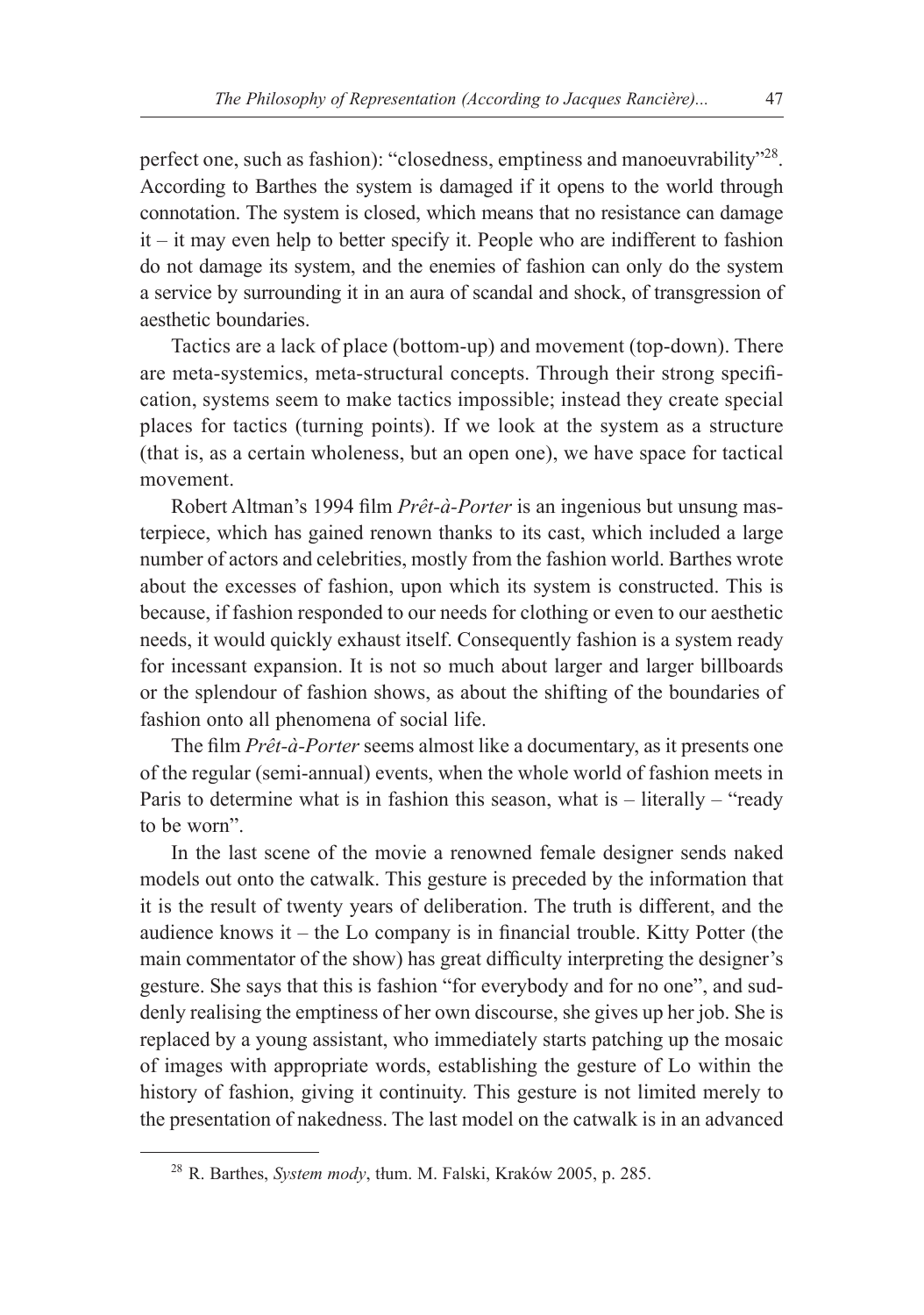multiple pregnancy and is dressed in a white wedding veil, which, according to tradition, is reserved for virgins.

Thus fashion can reverse everything; it sells youth as the most desirable state, associated with beauty, good looks, health and opportunities. What is not presented is the other side of youth – naivety, lack of experience, susceptibility to influence. Fashion, writes Barthes, accepts the *boy-look*, or, as we would probably call it today, *unisex.* The feminine and the masculine keep referring to each other, keep exchanging places, but it is all about neither of them, it is about the *boy-look* associated not as much with sex, as with time – it is a complementary sign of an ideal age. This is what the "deep process of Fashion" is about – "what counts is the age, not the sex"<sup>29</sup>.

All systems are police systems; they equalise human abilities, turning people into slaves, unable to oppose the system.

The theory of tactics explains the nature of the fight. The background of all wars is the fight in time, for time, for the conquest of space where it does not exist. The tactic of knowledge is first and foremost the ability to connect, to include what seems to stretch beyond the *field,* does not fit within the *field*. It is based on the self-regulation of structures and manoeuvrability of systems, but it does not allow repetitions (for example, repetitions of concepts, that is, the historical depiction of knowledge) to strengthen the systems (domination of systems).

The concept of tactics is derived from the Greek words *tássein*, *táttein –* to arrange, to order, to align in a row. From another perspective, tactics are a direct armed struggle, meant to destroy the enemy, regardless of the size (scale) of the armies. The most common tactical manoeuvre is the rotation (relief) of units, both on the offensive and in defence.

Parataxis, understood as the joining of several coordinate sentences into a compound one, is used by Barthes as a mechanism which supplements Jakobson's division of language into two main axes: metaphor and metonymy.

Metonymy, in Jakobson's understanding, is opposed to metaphor, with the latter directed at condensation of meaning. Metonymy is more of a shift of meaning, rather than a mechanism which transforms meaning. The whole joy of interpretation consists in the process of shifting, of eluding absolute meanings. The circulation of meaning takes place through associations, or even beyond associations.

 $29$  Ibidem, p. 256.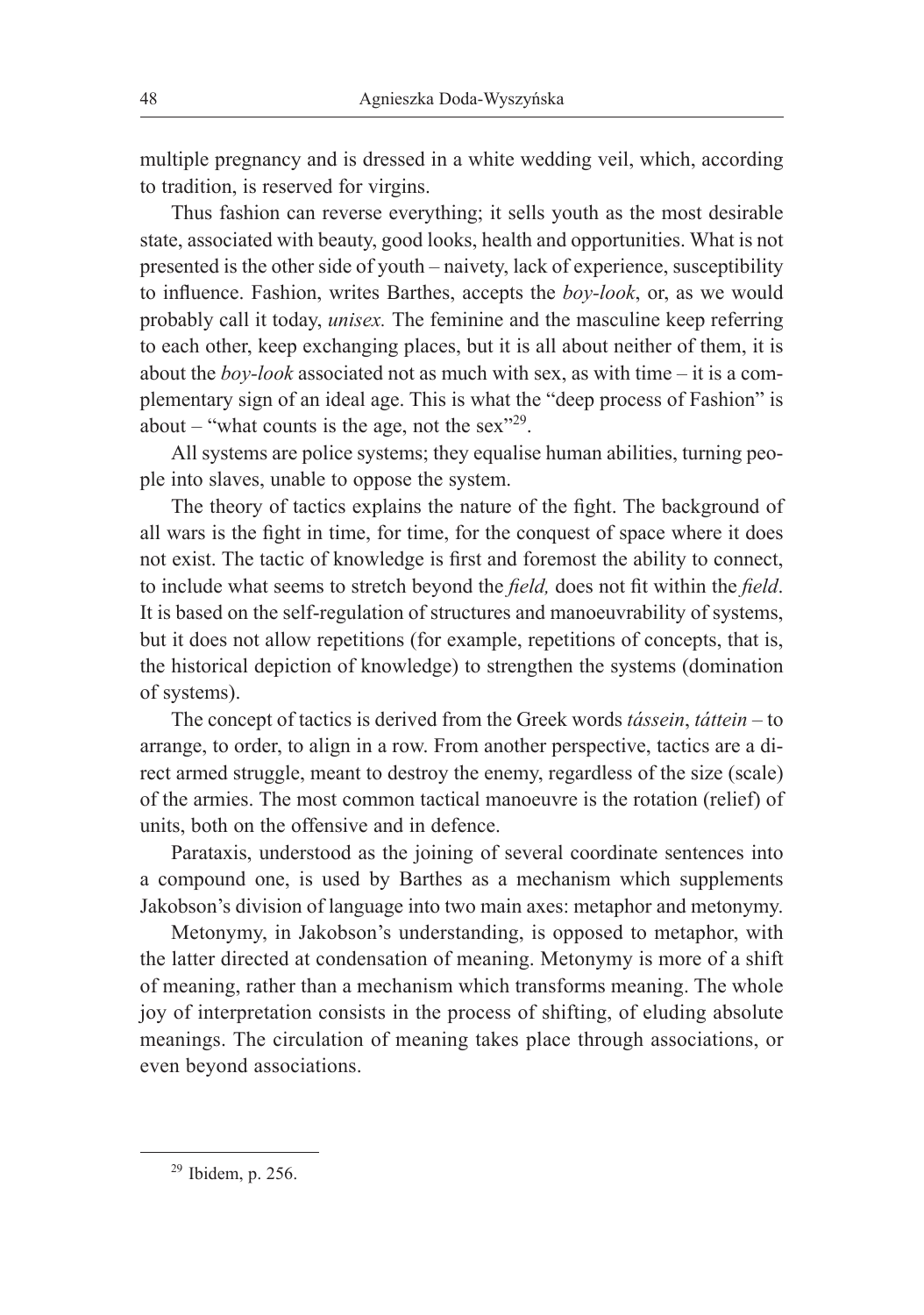| The levels of the art<br>of war | Three basic mecha-<br>nisms of language | Features of structure<br>according to Piaget | Features of systems<br>according to Barthes |
|---------------------------------|-----------------------------------------|----------------------------------------------|---------------------------------------------|
| Operational art                 | Metaphor<br>condensation                | wholeness                                    | closedness                                  |
| Strategy                        | Metonymy<br>shift                       | transformation                               | emptiness                                   |
| <b>Tactics</b>                  | Parataxis<br>connection                 | self-regulation                              | manoeuvrability                             |

Comparison of the features of structure, system, mechanisms of language and levels of the art of war

Therefore, parataxis strengthens metonymy (as a strategy of shifting), and eventually it loosens the metaphor (as a uniform image of the whole). The positivity of Lyotard's *Report on Knowledge* arises from appreciation of the new form of knowledge. Despite the fall of grand narratives, there will always be a demand for practical (tactical) knowledge, which is based on making creative connections between pieces of information that were not associated before.

### BIBLIOGRAPHY

- 1. Banasiak B., *Michel Foucault mikrofizyka władzy [Michel Foucault the Microphysics of Power]*, "Literatura na Świecie" 1988, nr 6.
- 2. Barthes R., *System mody [The Fashion System]*, tłum. M. Falski, Kraków 2005.
- 3. Bourdieu P., *Zmysł praktyczny [Practical Reason]*, tłum. M. Falski, Kraków 2008.
- 4. de Certeau M., *Heterologies: Discourse on the Other*, trans. B. Massumi, "Theory and History of Literature", Vol. 17, Minneapolis 1986.
- 5. de Certeau M., *Wynaleźć codzienność. Sztuki działania [The Invention of the Everyday. Art of Action]*, tłum. K. Thiel-Jańczuk, Kraków 2008.
- 6. Highmore B., *Michel de Certeau: Analysing Culture*, London 2006.
- 7. Lyotard J.-F., *Kondycja ponowoczesna. Raport o stanie wiedzy [The Postmodern Condition: A Report on Knowledge]*, tłum. M. Kowalska, J. Migasiński, Warszawa 1997.
- 8. May T., *The Political Thought of Jacques Rancière. Creating Equality*, Edinburgh 2008.
- 9. Rancière J., *Le Mésentente, Politique et philosophie*, Paris 1995.
- 10. Rancière J., *L'inconscient esthétique*, Paris 2001.
- 11. Rancière J., *Le destin des images*, Paris 2003.
- 12. Rancière J., *Malaise dans l'esthétique*, Paris 2004.
- 13. Rancière J., *Estetyka jako polityka [The Politics of Aesthetics]*, tłum. P. Mościcki, J. Kutyła, Warszawa 2007.